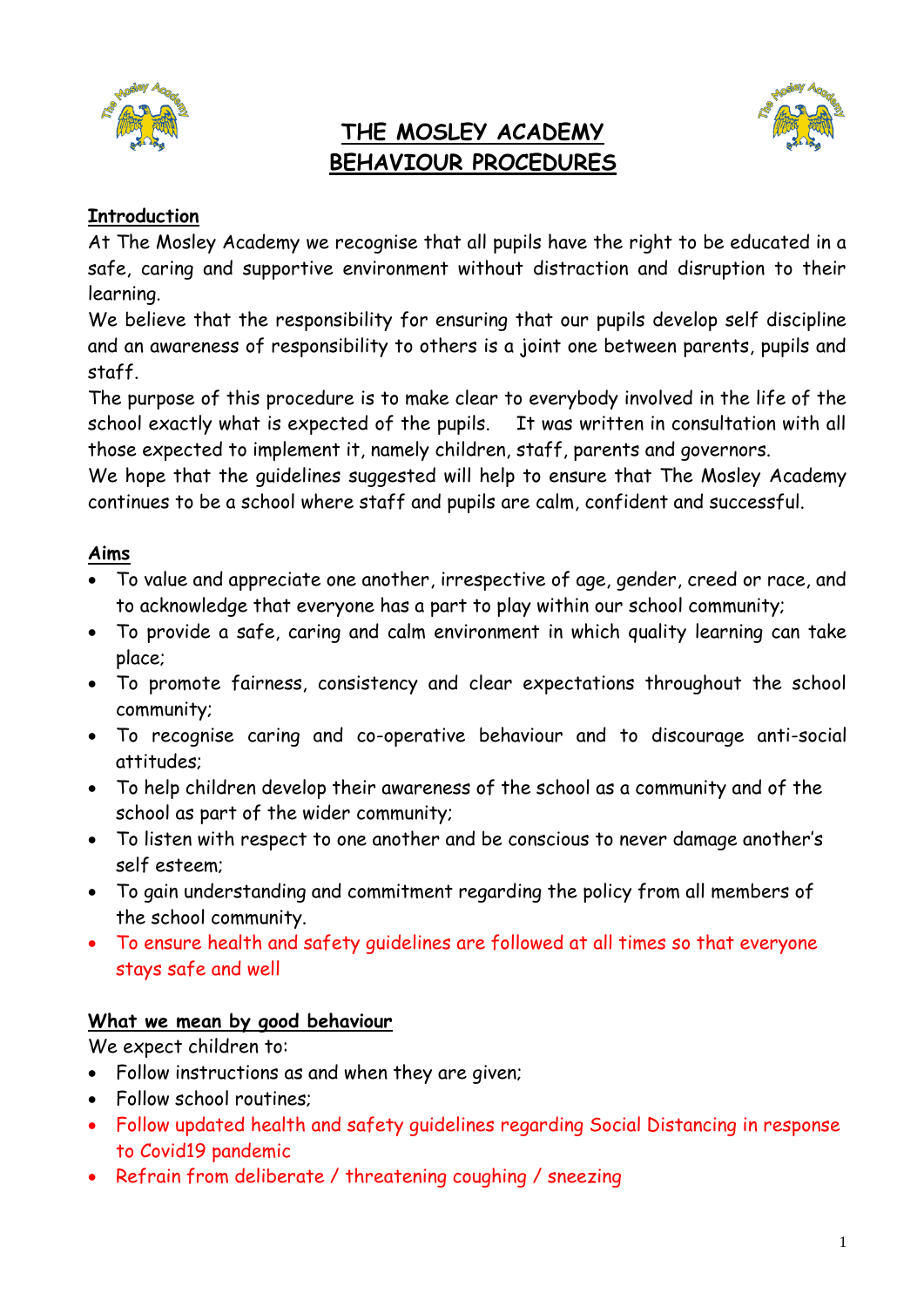- Be mindful of and follow the one way and queuing systems to ensure safe movement around school
- Show respect to both children and adults;
- Be polite and honest;
- Promote a positive image of the school in the community
- Not damage property or the school buildings;
- Walk within the school in a quiet and orderly manner.

#### **Encouraging good behaviour**

#### **The Golden Rules**

At The Mosley Academy we successfully adopted the "Golden Rules" behaviour guidelines.

The "Golden Rules" are:

 We are gentle *We don't hurt others* We are kind and helpful *We don't hurt anybody's feelings* We listen *We don't interrupt* We are honest *We don't cover up the truth* We work hard *We don't waste our own or other's time* We look after property *We don't waste or damage things*

As a reward for keeping the "Golden Rules" the children will have "Golden Time" on Friday afternoons which provides a choice of different activities as a reward for keeping the "Golden Rules" during the week.

Children who break the rules lose part of their "Golden Time". They are given a yellow card as a warning of the potential loss of 5 minutes "Golden Time".

If the behaviour improves the yellow card is withdrawn.

If the behaviour continues a red card is given indicating that 5 minutes golden time is lost. During "Golden Time" the child sits with a sand timer watching the loss of their time whilst the other children are enjoying their reward.

Green cards are given as rewards for exemplary behaviour.

The introduction of "Golden Rules" and "Golden Time" has been a powerful force in promoting the exemplary behaviour of our children as judged to be "outstanding" by Ofsted in October 2008 and in May 2014.

The children thoroughly enjoy "Golden Time" on Friday afternoons and are never keen to lose any!!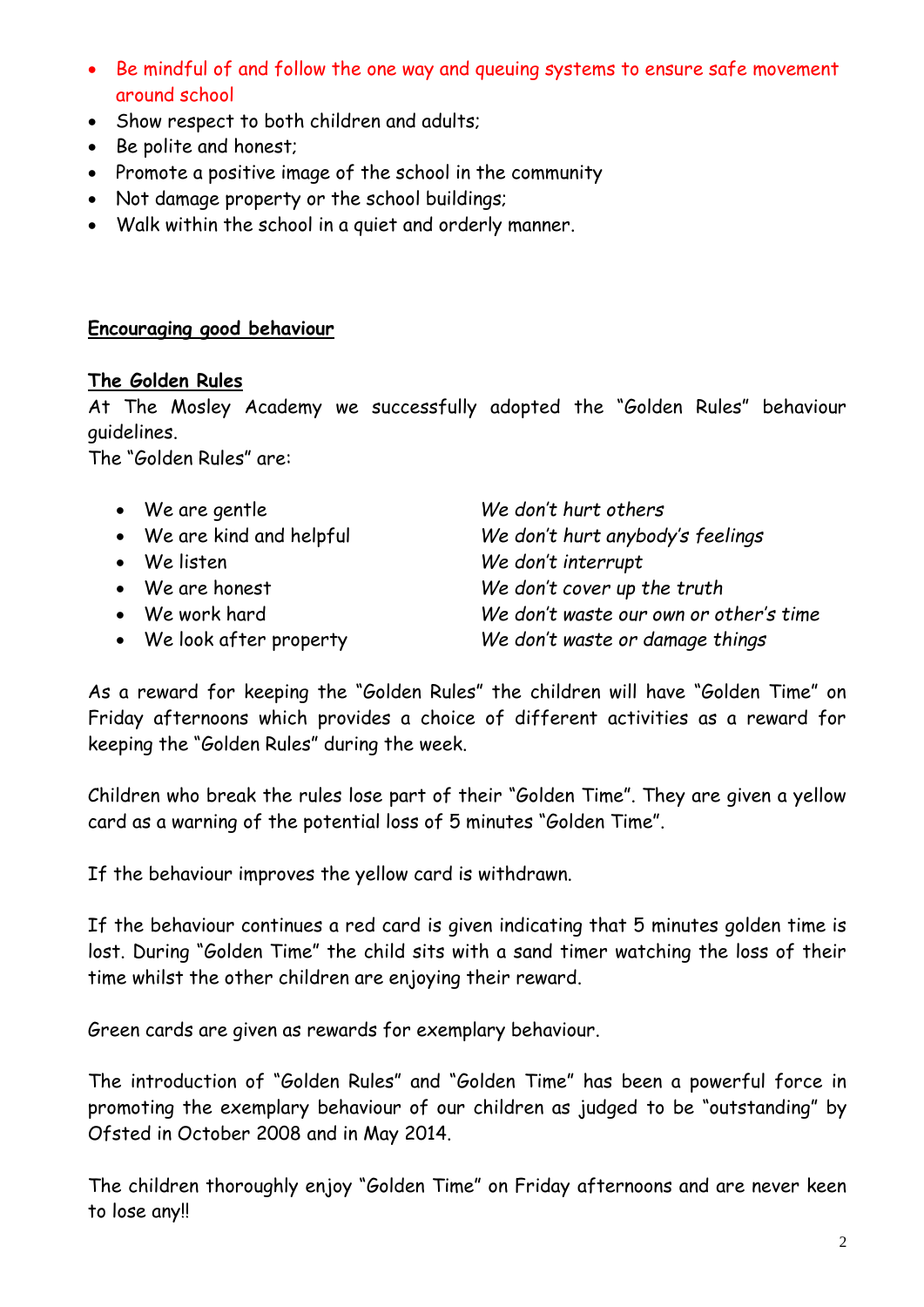## **Other strategies:**

To support our behaviour procedure, we offer a differentiated curriculum, aimed at meeting individual needs. There is also a wide range of extra-curricular activities to help children become involved in school life in a positive way.

We:

- Explain and demonstrate the behaviour we wish to encourage;
- Model adherence to updated health and safety guidelines during Covid19 pandemic, including social distancing
- Remind children of the rules we expect them to follow
- Recognise and highlight good behaviour as it occurs;
- Praise children for behaving well;
- Encourage children to be responsible for their own behaviour;
- Reward individual children and groups of children for behaving well.

In addition to the Golden Rules we encourage the growth of positive behaviour by recognising and rewarding achievement in both academic and personal/social development as follows:

- Teachers' praise;
- Public praise in rewards assemblies;
- Sending to Headteacher or other relevant member of staff for recognition;
- Awards of certificates/badges;
- Giving of special responsibilities;
- Choice of preferred activities during the week OR at specific times chosen by teacher;
- Team points;
- Inform parents of particular examples of good behaviour: e.g. kindness, caring
- through notes home / word of praise at end of school day.

#### Class Rules:

Each teacher will negotiate rules for within their class. These will fall within the framework of the whole school rules and will ensure appropriate attention to both rewards and sanctions.

#### **Unacceptable behaviour**

There is no place for violence, bullying, harassment (racial, sexual or other), vandalism, and rudeness to adults, bad language, antagonistic aerosol projections or dishonesty within our school community.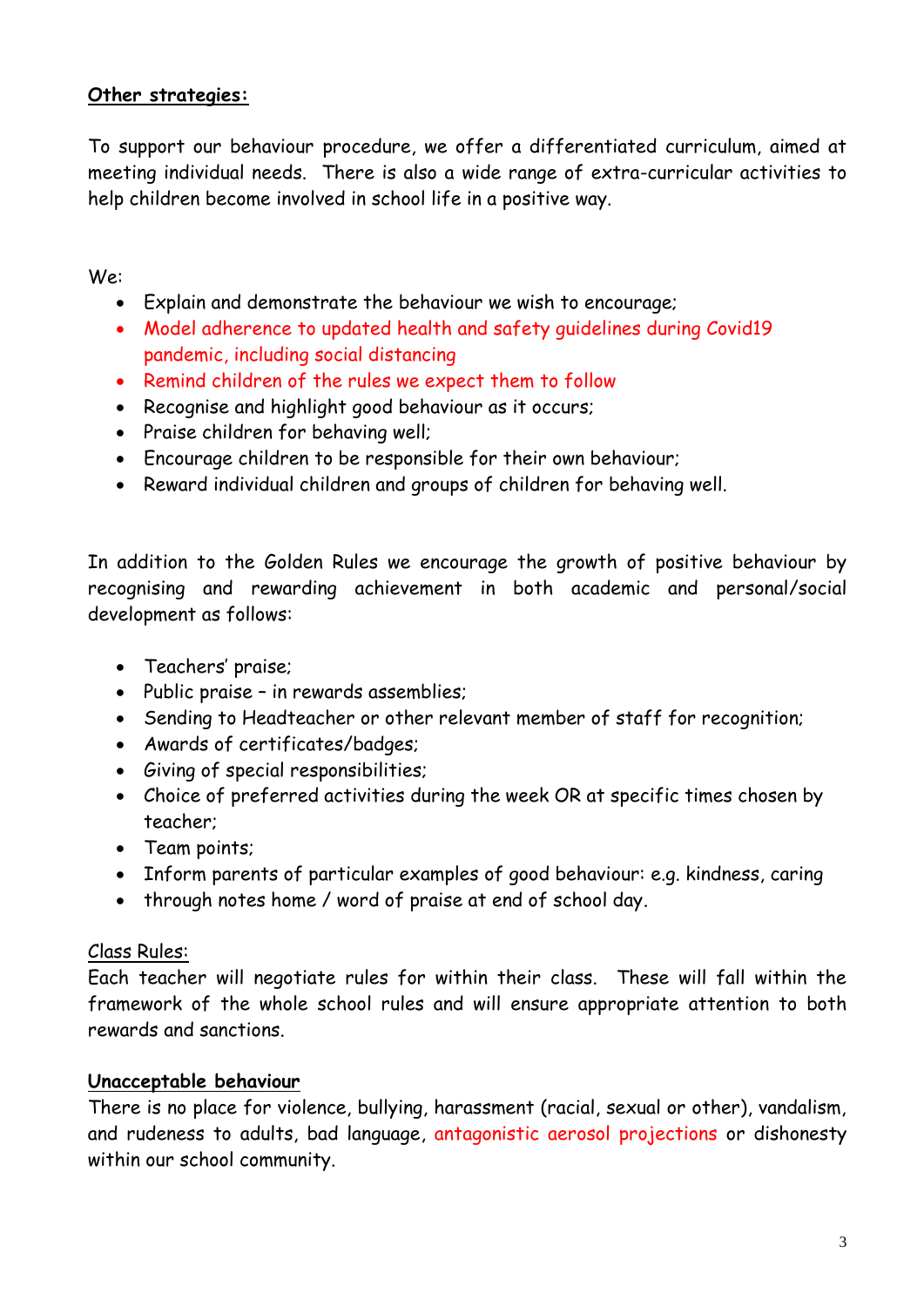Occasionally children may have difficulty with finding the right behaviour. There is a staged process within the area of Special Educational needs through which a child will progress. This will often involve help from an outside agency.

Mobile phones, digital recording devices, portable gaming devices, digital cameras are not to be brought onto the premises without express permission.

Use of these devices without permission is unacceptable and any use of a recording device without permission will be in breach of this policy as well as data protection legislation and confidentiality rules and may lead to a permanent exclusion from the school.

## **Other sanctions**

When dealing with unacceptable behaviour, we are conscious to always maintain a child's self esteem and communicate that it is the behaviour that is bad not the child.

Deprivation of any part of the school curriculum should only be considered as a last resort. Extra work such as maths or writing, should not be given as this promotes a negative image of academic work, quite the opposite to our aim.

The adult responsible should deal with minor infringements at the time. It weakens the authority of those such as class teachers and mid-day supervisors to make undue use of the hierarchy.

When challenging behaviour that is an infringement of Covid19 safety measures, staff should take timely and effective action to safeguard the health and safety of the other children and adults within their 'bubble'.

Punishments should, whenever possible, be immediate and of an appropriate duration.

#### *Strategies for minor infringements might normally include:*

- Non verbal sign look, head shake, etc;
- Clear warning;
- Reference to the child friendly Health and Safety guidelines displayed around school
- Time out, at teacher's discretion (this must be supervised);
- Appropriate handling of attention seeking behaviour;
- Private verbal rebuke or reminder:
- Repetition of tasks if necessary;
- Removal from the scene of disruption;
- Isolation within the classroom:
- Withdrawal of privilege loss of break time;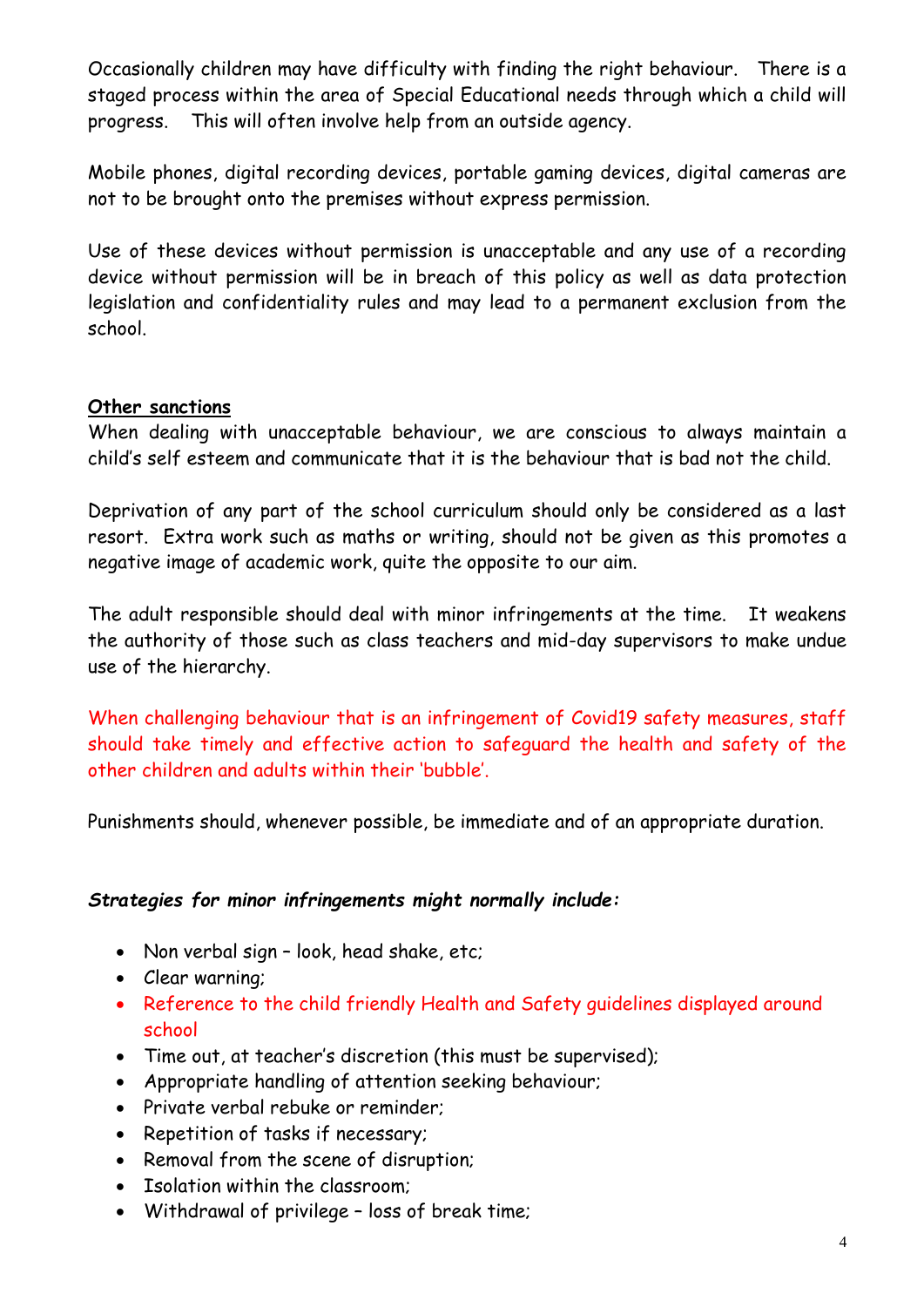- Informing and discussing with parents;
- Home / School diaries.

## **For more serious offences or continued transgressions:**

- Logging of incidents;
- Separating from class and referring to Headteacher / Deputy Headteacher;
- Establishing a behaviour contract with child and parents;
- Begin the staged model of the Special Educational Needs Code of Practice.

## **In case of persistent or serious misbehaviour, pupils may be excluded from school***:*

- For a definite period.
- Permanently.

## *See also Policy Statement for exclusion and National Guidelines*

## **Physical restraint or guidance**

There may be rare occasions when, for a child's own safety, or for the safety of others, a child may need to be physically restrained by staff.

This will always be carried out in accordance with guidelines in the Staff Handbook, which are based on County recommendations. Staff will use the minimum necessary force to achieve this.

*See also policy for physical restraint*

## **Parents**

Home is the most dominant influence in a child's affecting their attitudes and behaviour. We believe that parents want their children to be able to take full advantage of all the activities offered in school. Co-operation between parents and staff is essential.

School will do all it can to help each pupil and we would be grateful if parents could help by: -

- Talking to your child about the school's expectations on behaviour, thus supporting the school's behaviour procedures.
- Responding to all communications about your child's behaviour.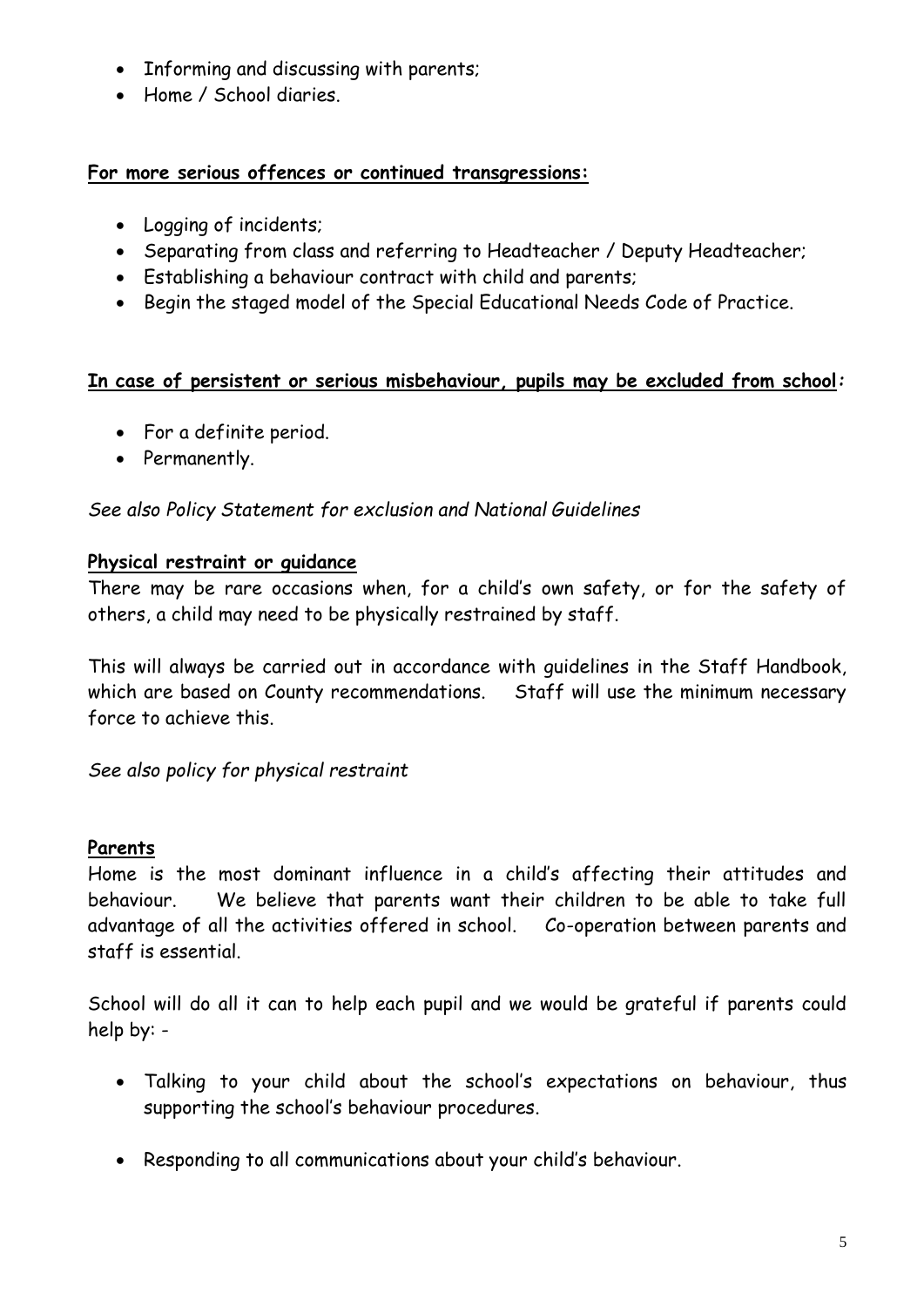- Ensuring that when you are on the school's premises, you show, by example that you are mindful of the school's rules including those relating to social distancing
- Following the Parent Code of Conduct.

At our induction afternoons for children new to the school the "Golden Rues" are explained and in addition parents are reminded of the "Golden Rules" at the start of each school year.

#### **Mid-day Supervisors**

Mid-day supervisors have been made aware of this behaviour procedure and have agreed to implement the rules where they apply to them and their time with the children.

In the playground and the dining room, they try to be positive with the children and take notice of good behaviour, kind acts, etc.

- Time out will be given for incidents and children will stand by the playground walls for these.
- In the event of more serious problems, children will be brought inside to the Deputy Headteacher in the first instance and then referred on to the Headteacher
- Reward stickers for positive lunchtime behaviour are available.
- The Midday Supervisors will choose up to 8 children per week to sit on the 'Golden Table' as an incentive and reward for outstanding behaviour in the hall at lunchtime *(this is currently suspended for Autumn term 2020 due to Covid19 restrictions)*

Children are provided with activities through "Huff Puff" run by our Y6 children as well as skipping ropes / hoops / speed stacks / playground zones to keep them purposefully occupied during the lunch break. *(Each 'bubble' is currently only able to use their own play equipment throughout Autumn term 2020 due to Covid19 restrictions)*

Updated 2019 Updated (with Covid19 guidance) September 2020